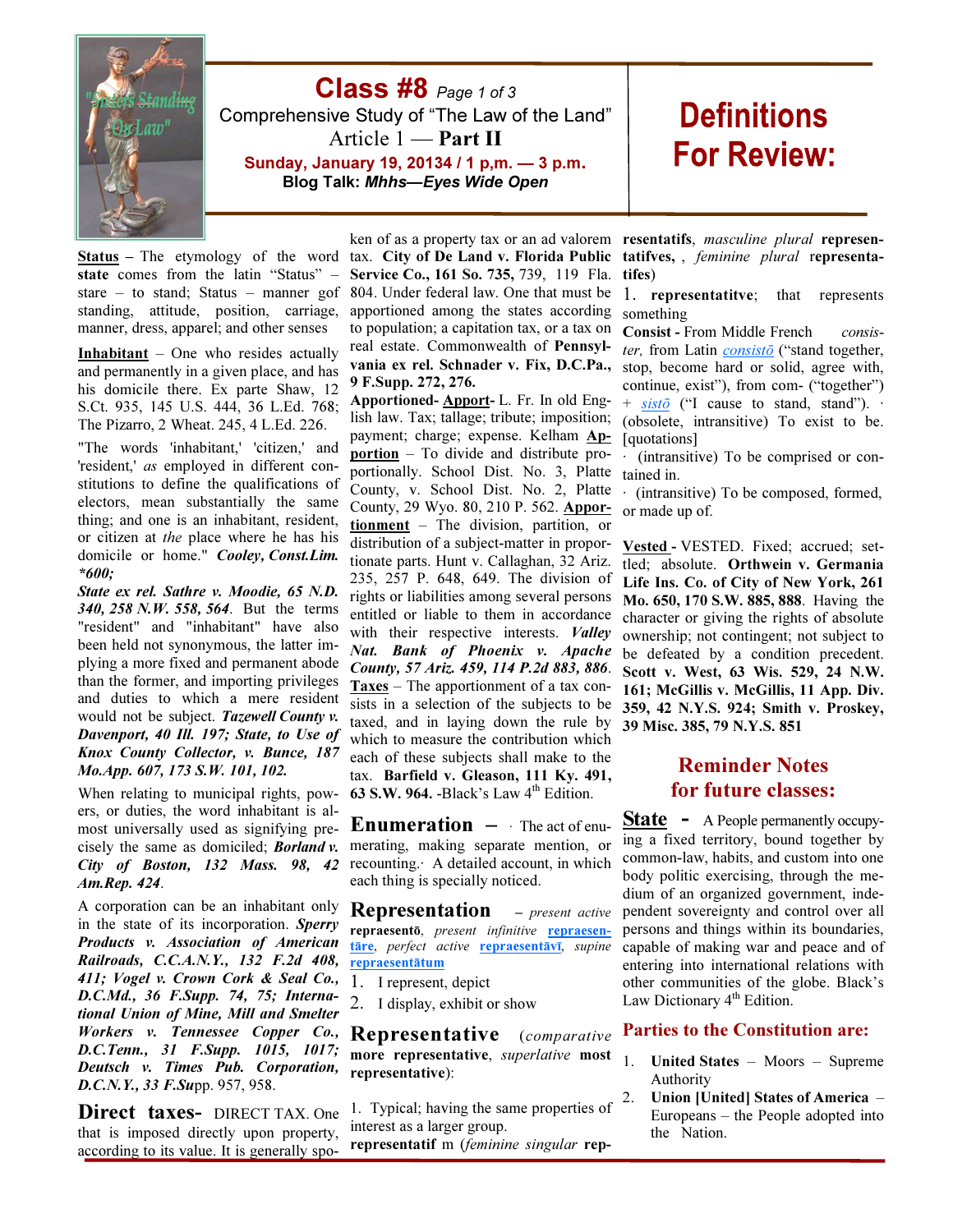

# '6' Questions:

1. How many sections are there to the first article of the American Constitution 1791?

2. In addition attaining the age of 25, what are two other requirements to be a representative of the Union state?

3. How would the representative become a "citizen" of the United States?

4. Which do you think would come first? The seven years inhabitant or becoming a citizen/adopted of the United States?

5. What is the admission into the Union based on? What do you think would happen if they do not have the respective numbers?

6. What are the criteria for determining the respective numbers?

#### Group Discussion Question:

7. Who do you think the free persons are, those bound to service, Indians not taxes, and what are three fifths of all other persons?

# **For Review:**

All legislative powers herein granted shall be vested in a Congress of the United States - Moors, which shall consist- [stands together with] of a Senate and House of Representatives – [members elected from the Union States]

The three great departments of government:

- 1. Legislative pass law this is appropriate if you comprehend that the Moors make up the United States and only the sovereign of the land can make any laws.
- 2. Executive approve and execute the laws that have been passed
- 3. Judicial expound and enforce the laws that have been passed

The enumeration (count) shall initially be completed within three years after the first meeting of the Congress of the United States, and within every subsequent term of 10 years.

The number of Representative for each Union States shall not exceed one for every 30,000, but each Union State shall have at least 1 representative.

Until such enumeration-[count of Union members] shall be made-[are complete], the states shall be entitled to choose as follows:

| • New Hampshire:<br>$\bullet$ Massachusetts:<br>$\bullet$ Rhode Island and | three<br>eight |
|----------------------------------------------------------------------------|----------------|
| <b>Providence Plantations:</b>                                             | one            |
| $\bullet$ Connecticut:                                                     | five           |
| $\bullet$ New York.                                                        | six            |
| • New Jersey.                                                              | four           |
| • Pennsylvania.                                                            | eight          |
| $\bullet$ Delaware.                                                        | one            |
| $\bullet$ Maryland.                                                        | six            |
| $\bullet$ Virginia.                                                        | ten            |
| • North Carolina.                                                          | five           |
| $\bullet$ South Carolina.                                                  | five           |
| $\bullet$ Georgia.                                                         | three.         |

When vacancies happen in the Representation from any state, the executive authority thereof shall issue writs of election to fill such vacancies. [This is by writ and not the election of the members of the State, said executive authority must be defined as it relates to the state]

2:7 Judgment in cases of impeachment shall not extend further than to removal from office, and disqualification to hold and enjoy any office of honor, trust or profit under the United States: but the party convicted shall nevertheless be liable and subject to indictment, trial, judgment and punishment, according to law.

4:1 The Congress may at any time by law make or alter such regulations, except as to the places of choosing Senators.

5:2 Each House may determine the rules of its proceedings, punish its members for disorderly behavior, and, with the concurrence of two thirds, expel a member.

5:4 Neither House, during the session of Congress, shall, without the consent of the other adjourn for more than three days, nor to any other place than that in which the two Houses shall be sitting.

6:1 They shall in all cases, except treason, felony and breach of the peace, be privileged from arrest during their attendance at the session of their respective Houses, and in going to and returning from the same;

6:2 No Senator or Representative shall, during the time for which he as elected, be appointed to any civil office under the authority of the United States, which shall have been created, or the emoluments whereof shall have been increased during such time; and no person holding any office